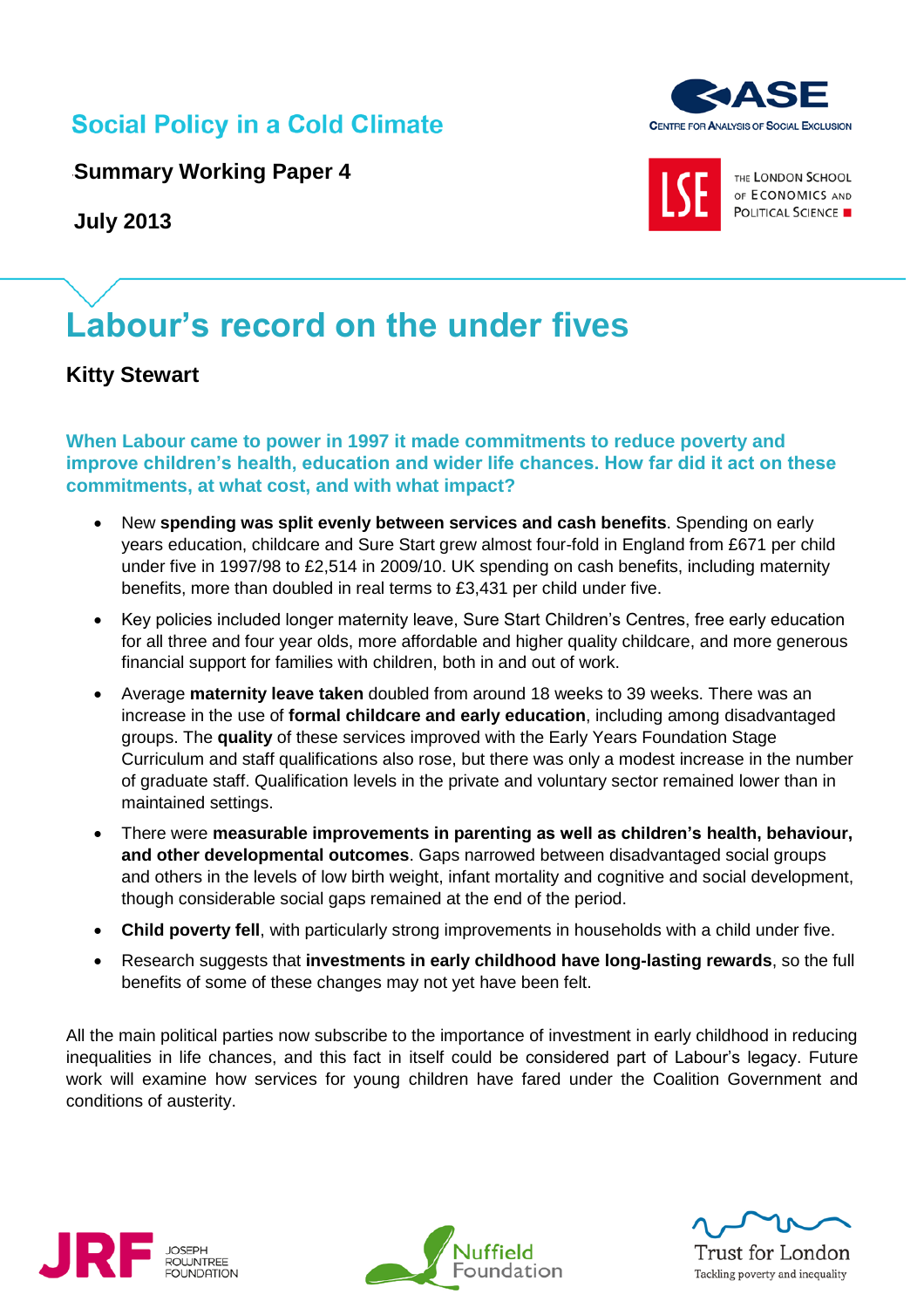## **What were Labour's aims and goals?**

The Labour Government took early childhood seriously. This focus was central to its strategy for addressing the long-term causes of poverty and disadvantage: research evidence demonstrates the importance of children's early years to later health, education and other life chances. Ensuring a more equal start for children was a repeated theme in Labour speeches and strategy documents.

Policies for young children and their families can be grouped under two overlapping major objectives: reducing income poverty by encouraging employment and raising cash benefits; and promoting child development through better services. In line with its philosophy of "progressive universalism" the Government sought to combine targeted support for the poorest with help for all families with children.

#### **Financial support**

Reducing income poverty in households with dependent children was a key Labour commitment. Targeted support for in-work families became increasingly important, accounting for 45 per cent of spending on cash benefits for families with children in 2009-10, up from 27 per cent in 1997-98. Child Tax Credit (CTC) also raised incomes for families out of work, while universal Child Benefit was raised substantially for first-born children. Other measures included a Baby Tax Credit in the first year of life, a Sure Start Maternity Grant of £500 for low-income mothers and the extension of Child Benefit, from 2009, to women in the final months of pregnancy.

While almost all households with dependent children benefitted from Labour's tax-benefit changes, those with younger children were given priority. CTC treated children under 18 alike which boosted the incomes of younger families relative to older ones.

#### **Work incentives**

CTC and Working Tax Credit, as well as raising family incomes, improved incentives to work for some parents. The New Deal for Lone Parents provided advice and support for lone parents thinking of going back to work, while subsidies made childcare more affordable. The National Minimum Wage, introduced in 1999, had a positive impact on wages for the low-paid, many of them women and part-timer workers.

#### **Childcare**

In 1998, Labour published a National Childcare Strategy promising "quality, affordable childcare for children aged 0-14 in every neighbourhood". As its time in office progressed, it aimed to improve the quality of childcare and early years education through an integrated framework and national curriculum for all providers, and made some attempts to raise staff qualification levels.

Financial support was mainly channelled through parents' pockets, with private and voluntary sector providers encouraged to meet increased demand. A childcare element in WTC enabled low-income working parents to claim up to 80 per cent of the cost of a childcare place. A 'salary sacrifice' scheme enabled parents working for participating employers to be part-paid in childcare vouchers. Additional supply-side funding supported childcare in disadvantaged areas, first through the Neighbourhood Nurseries Initiative and later through Sure Start Children's Centres, where childcare became one of the core services.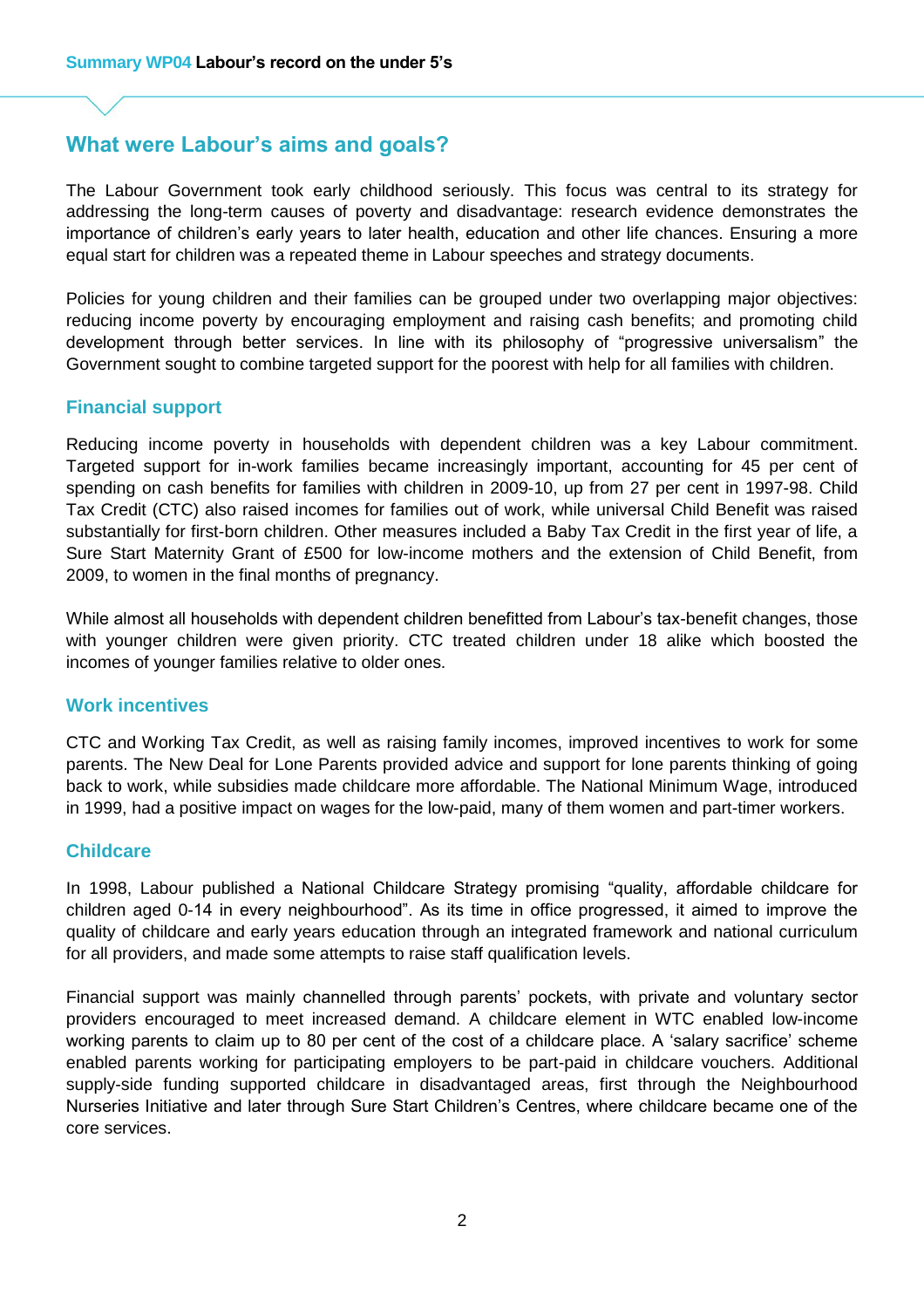#### **Early years education**

Labour was committed to extending free part-time nursery education. From 1998 all four-year olds were given the right to 12.5 hours a week of free early-years education for 33 weeks a year, extended to three-year olds in 2004, and to 15 hours a week for 38 weeks a year by 2010. To allow parents flexibility to combine the entitlement with longer hours of childcare, children could take up the entitlement in the state, private or voluntary sector. To try to ensure that the free hours were high quality in all settings, a unified Early Years Foundation Stage Curriculum was introduced, covering all settings catering for under-fives. In addition, Ofsted inspections were extended to cover all settings; and there was some attempt to improve staff qualification levels in the private and voluntary sectors.

#### **Parental leave**

Parents of children under six were given the right to up to 12 weeks unpaid parental leave, and all parents the right to request part-time and flexible working. From 2003, mothers' entitlement to maternity leave was increased, in stages, from 18 weeks to a year, including nine months paid leave. Statutory maternity pay was made more generous, though it still only reached 25 per cent of average female weekly earnings. Fathers were entitled to take 2 weeks paternity leave paid at the same rate.

#### **Sure Start**

The flagship initiative for promoting child development after 1998 was the Sure Start programme, initially providing 250 Sure Start Local Programmes (SSLPs) in the most deprived 20 per cent of wards. This was expanded to 524 SSLPs by 2003. The programmes were run by local partnerships, but core services were specified nationally as: outreach and home visiting; parenting support; play and learning; healthcare; and advice and support for parents and children with special needs. From 2004, the programme was rolled out across England in three phases to create 3,500 Sure Start Children's Centres. Early education and childcare provision was given increased emphasis in centres serving disadvantaged areas, but those in other areas were often different in nature, operating on smaller budgets and from more than one set of premises.

#### **How much did Labour spend?**

Not all areas of spending on under fives and their families can be quantified<sup>1</sup>. However, there is no doubt that Labour vastly increased the amount of government spending targeted at young children.

Spending on tax credits and other cash benefits for families with young children grew rapidly. The total spent each year in Britain on cash benefits per child under five more than doubled in real terms<sup>2</sup> from £1,539 in 1997-8 to £3,431 in 2009-10. Spending on maternity and paternity benefits were an important part of this total, rising more than six-fold from under £500 to over £3,000 per child born

Total spending in England on early education, childcare and Sure Start grew almost fourfold in real terms from 2.1bn in 1997-8 to 8.0bn in 2009-10. This represented an increase from 0.18 per cent to 0.55 per cent of GDP. The costs of early education for three and four year olds rose from £2.0bn to £4.4bn and overall annual spending per child aged 0-4 grew from £671 to £2,514.

 $\overline{a}$ 

<sup>1</sup> For example, health expenditure data for children under 5 does not exist, with the exception of services delivered as part of Sure Start.

 $2$  Expressed in 2009-10 prices.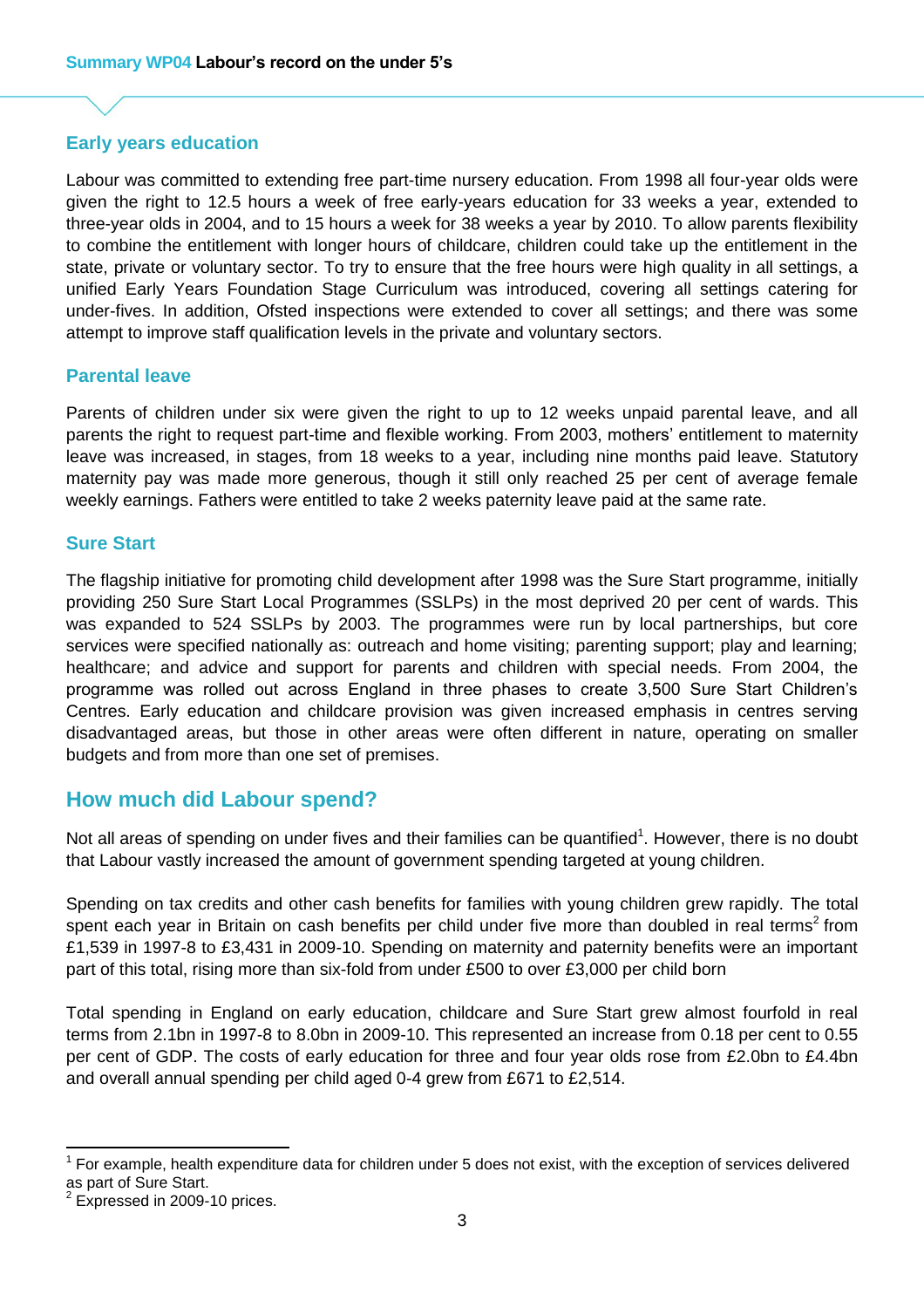## **What did Labour do?**

#### **Availability and quality of childcare improved, but disadvantaged families remained less likely to use it**

Figure 1 shows that the number of full-day places in centre-based childcare trebled between 1997 and 2008. However, the number of registered childminders declined somewhat, in part due to widening alternative employment opportunities for women, including in schools and centre-based provision.

By 2010, 59 per cent of children aged 0-2 were receiving some form of non-parental care, and 39 per cent were attending formal (paid) care. This compares with 25 per cent receiving formal care in 1997. However, the most disadvantaged families made relatively little use of formal care (15 per cent).

Qualification levels among the childcare workforce increased. Half of those working in childcare centres held at least a Level 3 NVQ qualification by 2008, up from 29 per cent a decade earlier. There was also a modest increase in the number with graduate-level qualifications, including Early Years Professional Status. The Graduate Leader Fund evaluation found that gaining a graduate leader with EYPS made a significant difference to the quality of provision for pre-school children (aged 2.5-5), although there was no effect on younger children. The introduction of the Early Years Foundation Stage curriculum also appears to have had a positive impact, and the proportion of childcare providers judged 'good' or 'outstanding' in Ofsted inspections grew from 56 per cent in 2007-8 to 68 per cent in 2009-10.

#### **Figure 1: [The absolute number of childminders declined slowly as the number of centre-based](www.casedata.org.uk/early/sum/fig/1)  childcare places increased. The number of centre-based places also increased relative to the number of Under 5s.**



Source: Department for Education and Employment; Ofsted

#### **Average maternity leave taken doubled to 39 weeks, but there was little change for fathers**

Increased entitlement to paid maternity leave led to mothers spending longer at home. The length of leave taken corresponds tightly to the length of the paid entitlement: the median leave taken jumped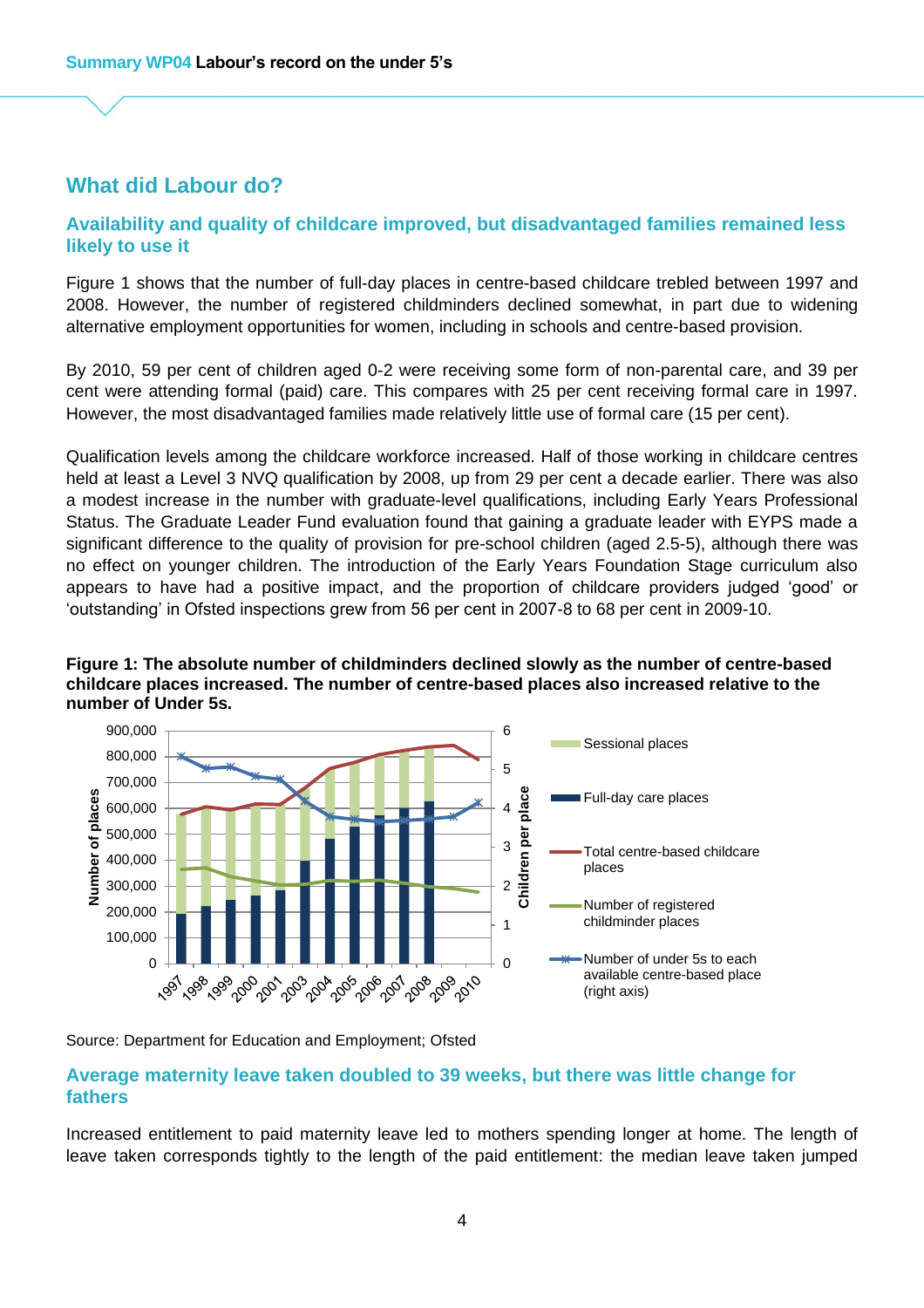from around 20 weeks in 2002 to 26 weeks in 2006 and 39 weeks in 2008. Women with higher pay continued to take longer leave than women in lower-paid jobs, but the gap narrowed.

Despite statutory paternity pay, the proportion of fathers taking time off around the time a child was born was no higher in 2008 (92 per cent) than in 2002 (90 per cent). However, there was a modest increase in the number of days taken, with 30% of fathers taking more than two weeks in 2008, up from 23%.

#### **Almost all 3 and 4 year olds accessed early education – but the expansion was not in the highest-quality settings**

By 2010, 98 per cent of all four-year olds and 92 per cent of eligible three-year olds received at least some free early education. A significant proportion of the extra money spent on this area funded places for children who were already attending a pre-school educational setting. But the high take-up rates suggest that the policy was more successful than targeted childcare subsidies in drawing children from disadvantaged backgrounds into early education. In 2010, it was estimated that 76 per cent of three-year olds from the most disadvantaged households and 95 per cent of four-year olds were making use of the free places provided.

In terms of quality, the policy led to only a limited expansion of places in state nursery schools and classes, despite evidence that these places deliver the highest quality of all pre-school learning experiences because of the presence of graduate teachers. The quality of places in the private and voluntary sector improved significantly, but staff qualification levels in these settings remained much lower than in the state sector.

There was a steady shift in educational provision for four-year-olds from nursery classes to reception classes in primary schools. The introduction of the Early Years Foundation Stage Curriculum appears to have allayed concerns that the use of more formal settings would prove detrimental.

#### **Sure Start provided play, learning and parenting support, as well as outreach to the most disadvantaged improved over time. But the later Children's Centres were much less well funded than the original 500 Sure Start centres.**

The original Sure Start Local Programmes were housed in new or especially converted buildings. These buildings were used to deliver a wide range of services meeting the core requirements, but with considerable local variation. A 2011 survey of almost 500 Sure Start Children's Centres in disadvantaged areas found that all offered 'stay and play' sessions and nearly all provided home-based services. The vast majority also provided family support groups (93 per cent), breastfeeding support (91 per cent), adult learning (87 per cent), parent forums (86 per cent), parenting programmes (84 per cent), Health Visitor clinics (82 per cent) and early learning and childcare (82 per cent).

Later Children's Centres received considerably less capital and current funding, making greater use of spare capacity in health or community centres, or even operating from mobile vans. A survey by the National Audit Office in 2009 found a clear link between the level of spending and the number of families using a centre. Costs per user were highest in the original Sure Start Local Programme (SSLP) areas, but these were providing more outreach services for high-need families.

Early evaluation data suggested that SSLPs were not effectively targeting those most in need, with worse outcomes for some of the most disadvantaged groups. In later evaluations these differences disappeared, and a survey of parents in 2009 found no evidence that sub-groups were being excluded. Nevertheless, a 2009 report by Ofsted on 20 Children's Centres concluded that engagement continued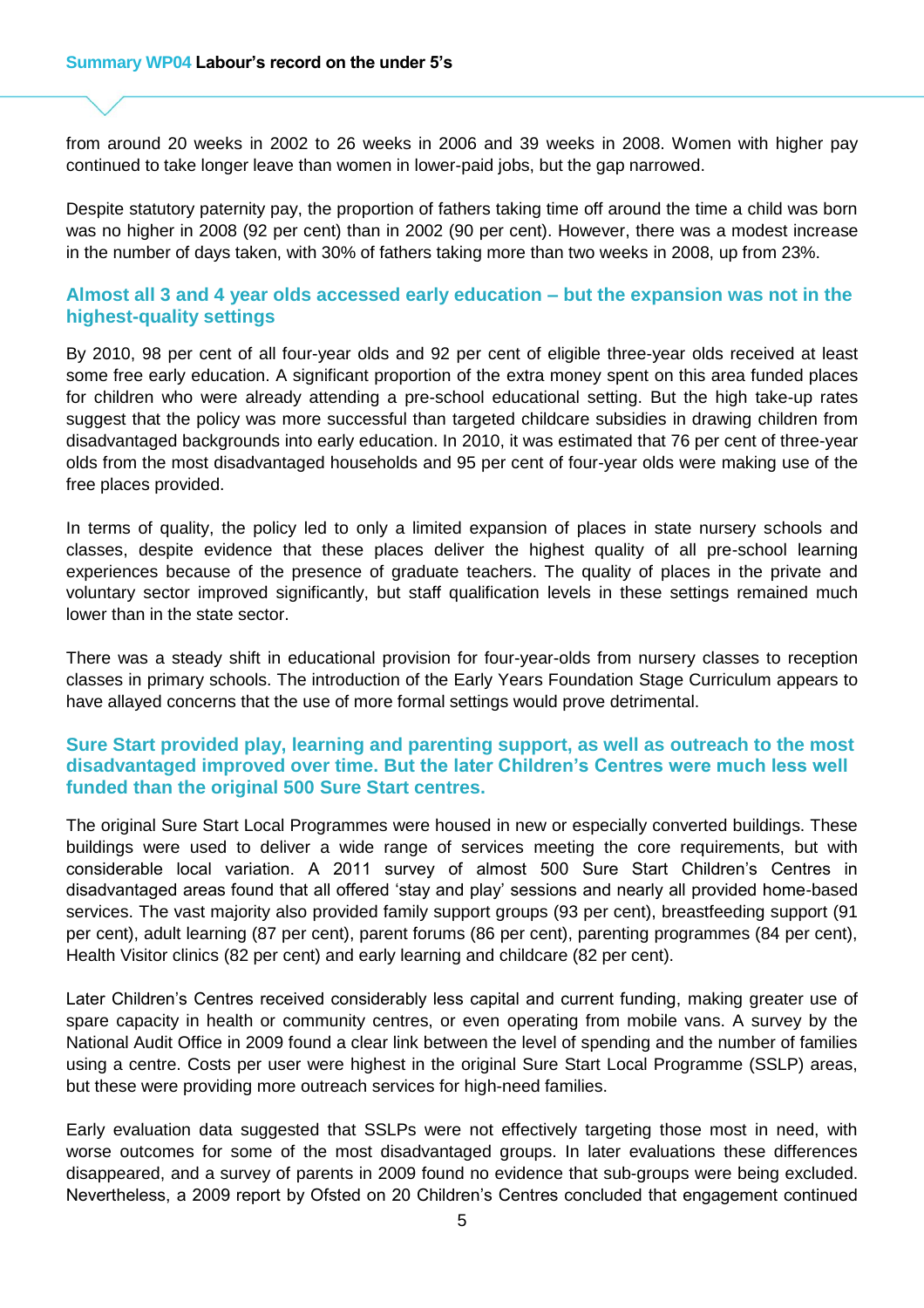to be a challenge: all centres had a clear commitment to reach out to the most vulnerable families, but none felt they were truly successful in doing so.

## **What was achieved?**

#### **Child poverty fell, especially for younger children**

The proportion of UK children officially living in poor households<sup>3</sup> fell from 27 per cent in 1996-7 to 20 per cent in 2009-10 (before taking account of housing costs) and from 34 per cent to 29 per cent (after deducting housing costs). Britain, which showed the highest levels of child poverty in a survey of 14 European countries in 1997, had moved to middle of the league table by 2011.

This improvement was entirely driven by a reduction in poverty among families with children under 11, and especially those with children under five. In 1997, families of children under five were more than twice as likely to live in poverty as those whose youngest child was 16 or 17. By 2009-10, although households with young children still ran a higher risk of poverty, age differences were much less stark.

Higher family income is linked to better long-term outcomes for children because it enables parents to spend more on food, goods and educational experiences that promote child development, and because poverty places parents under stress and this affects their parenting. A British research study in 2006 found that as income increased for low-income families with young children, these households spent more on books and fruit and vegetables, and less on alcohol and cigarettes.

#### **Lone parent employment rates increased, partly due to childcare**

Employment rates among lone parents increased from 45 per cent to 57 per cent between 1997 and 2010. Research studies suggest that as much as two-thirds of this change can be attributed to policy changes, rather than economic growth. It is not possible to separate the impact of investment in childcare from that of tax credits and New Deals. However, an evaluation of the Neighbourhood Nursery Initiative found that the extra childcare provision had a small but significant local impact on employment

#### **Mothers breastfed for longer – but were no more likely to return to work after leave**

Although mothers spent longer on maternity leave, Government hopes that more women would return to work once their leave ran out were not realised: more than one in five mothers who worked before a child's birth remain at home 12-18 months later. However, the majority who resume work are now more likely to return to the same employer, meaning a lower likelihood of occupational downgrading.

The increased length of maternity leave appears to be an important factor behind an increase in the length of time for which babies were breastfed. Breastfeeding has been linked by researchers to improved health for mothers and babies and positive effects on children's learning. Breastfeeding rates grew between 2000 and 2005, almost entirely because of an increase in breastfeeding initiation. Between 2005 and 2010 there was also a large increase in mothers breastfeeding for up to six months.

#### **From 2008, Foundation Stage Profile results improved and gaps narrowed**

Up to 2004, the increased number of children accessing early education appeared to have made little difference to children's 'readiness to learn' at the start of compulsory schooling. Between 2005 and 2007, too, there was disappointing progress in meeting targets for children 'working securely' in

 $\overline{\phantom{a}}$ 

 $3$  Defined as households with 60 per cent or less of the median net income.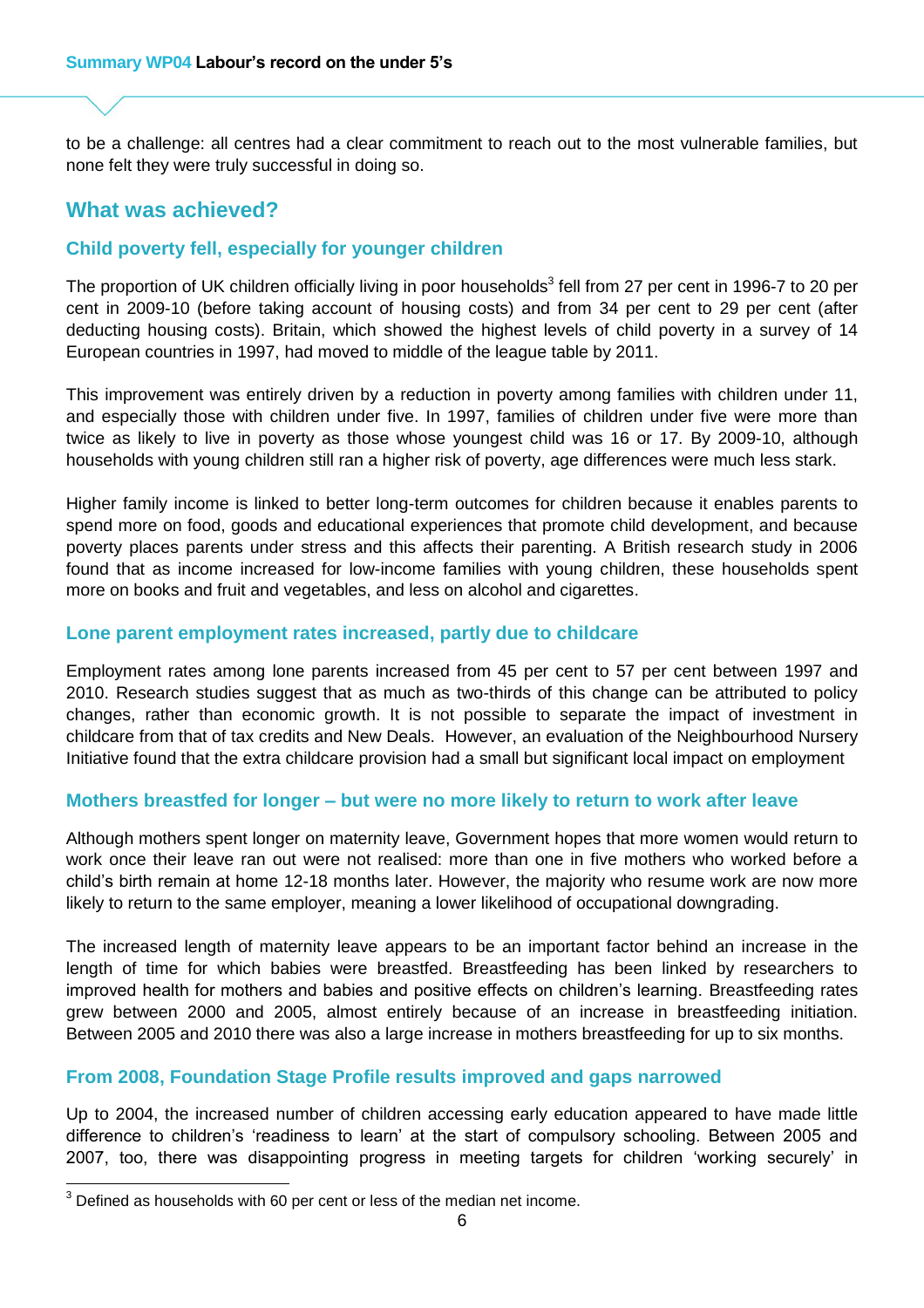reception classes; likewise in reducing learning inequalities between the most disadvantaged children and their peers. However, as shown in Figure 2, there was eventually a marked increase from 46 per cent in 2007 to 56 per cent in 2010 in the proportion of Foundation Stage children showing a good level of development. Assessment scores for children in the most deprived 30 per cent of areas improved faster than average, also meeting revised Government targets. It seems likely that the improvements in the quality of provision brought about by the introduction of the Early Years Foundation Stage curriculum and the upgrading of staff qualifications helped secure these later improvements.



#### **Figure 2: After 2007 the number of Foundation Stage children showing a good level of [development increased by over 10% and inequality in results between the most deprived third of](www.casedata.org.uk/early/sum/fig/2)  areas and the average was reduced.**

Source: Department for Education

#### **Sure Start Local Programme evaluations show small but significant impacts on parenting and home environment, but not on cognitive development**

A national evaluation found that three-year olds living in Sure Start Local Programme (SSLP) areas displayed better social behaviour and greater independence and self-regulation than their peers in comparison neighbourhoods. Their parents were less negative in their parenting, and provided a better environment in the home for learning. When children were five, mothers in the SSLP areas described a more stimulating and less chaotic home environment, greater life satisfaction and less use of harsh discipline – although they also reported more depressive symptoms. Children in comparison areas had caught up on self-regulation, but Sure Start children generally experienced better physical health. Most recently, when children were seven, Sure Start area mothers continued to report less harsh discipline and a more stimulating home learning environment. Mothers of boys reported less chaotic home circumstances and life satisfaction was higher among mothers who were lone parents.

No statistically significant effects were found for children's learning skills or social development. This may be because of wider policies entitling all three and four-year olds to free early years education (see above), or because SSLPs did not have the focus on early education that later Children's Centres did. Nevertheless, the SSLP evaluation team concluded that better parenting and other improvements in Sure Start areas would produce later benefits in children's educational attainment and behaviour.

#### **Improvements in low birth weight, and infant mortality, but not obesity**

A number of health-related outcomes improved during Labour's time in office, though it is hard to link them confidently to particular policies. The proportion of women smoking during pregnancy continued on a long-term downtrend trend, but social class gaps narrowed more sharply between 2000 and 2010 than